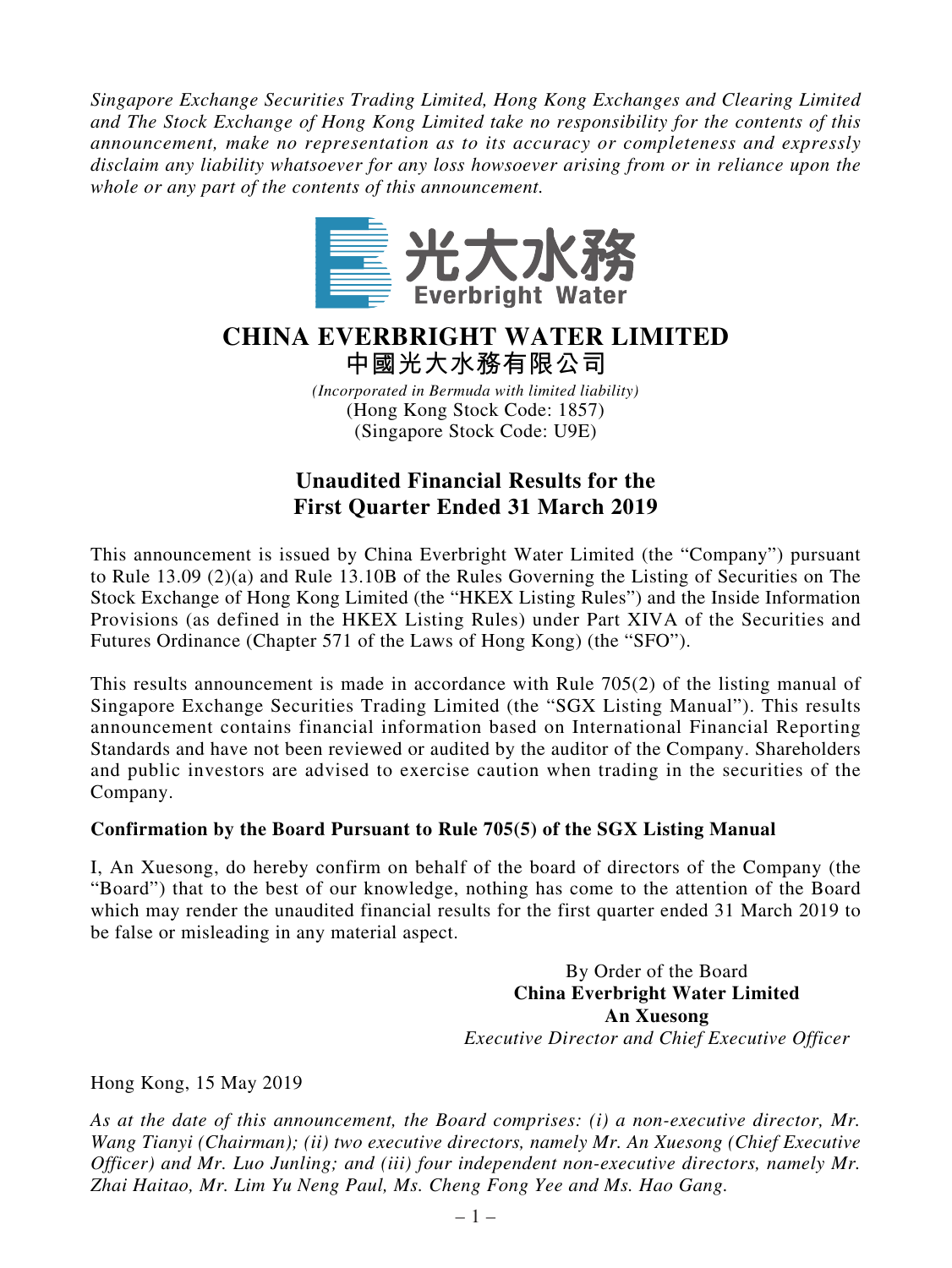The Board announces the unaudited financial results of the Company and its subsidiaries (collectively, the "Group") for the first quarter ended 31 March 2019 ("1QFY2019").

## **1(a) A statement of comprehensive income (for the group) together with a comparative statement for the corresponding period of the immediately preceding financial year**

|                                             | Group          |                | Increase/  |
|---------------------------------------------|----------------|----------------|------------|
|                                             | 1QFY2019       | 1QFY2018       | (decrease) |
|                                             | <b>HKD'000</b> | <b>HKD'000</b> | $\%$       |
| Revenue                                     | 1,313,458      | 1,041,107      | 26%        |
| Direct costs and operating expenses         | (887, 039)     | (679, 500)     | 31%        |
| <b>Gross profit</b>                         | 426,419        | 361,607        | 18%        |
| Other income and gains, net                 | 25,486         | 34,431         | (26%)      |
| Administrative and other operating expenses | (74, 725)      | (58, 199)      | 28%        |
| Finance income                              | 4,213          | 6,306          | (33%)      |
| Finance costs                               | (90, 750)      | (64, 621)      | 40%        |
| Share of profits of associates              | 1,245          | 723            | 72%        |
| Profit before tax                           | 291,888        | 280,247        | $4\%$      |
| Income tax                                  | (79, 022)      | (89, 140)      | $(11\%)$   |
| Profit for the period                       | 212,866        | 191,107        | $11\%$     |
| <b>Attributable to:</b>                     |                |                |            |
| Equity holders of the Company               | 206,351        | 178,119        | 16%        |
| Non-controlling interests                   | 6,515          | 12,988         | $(50\%)$   |
|                                             | 212,866        | 191,107        | $11\%$     |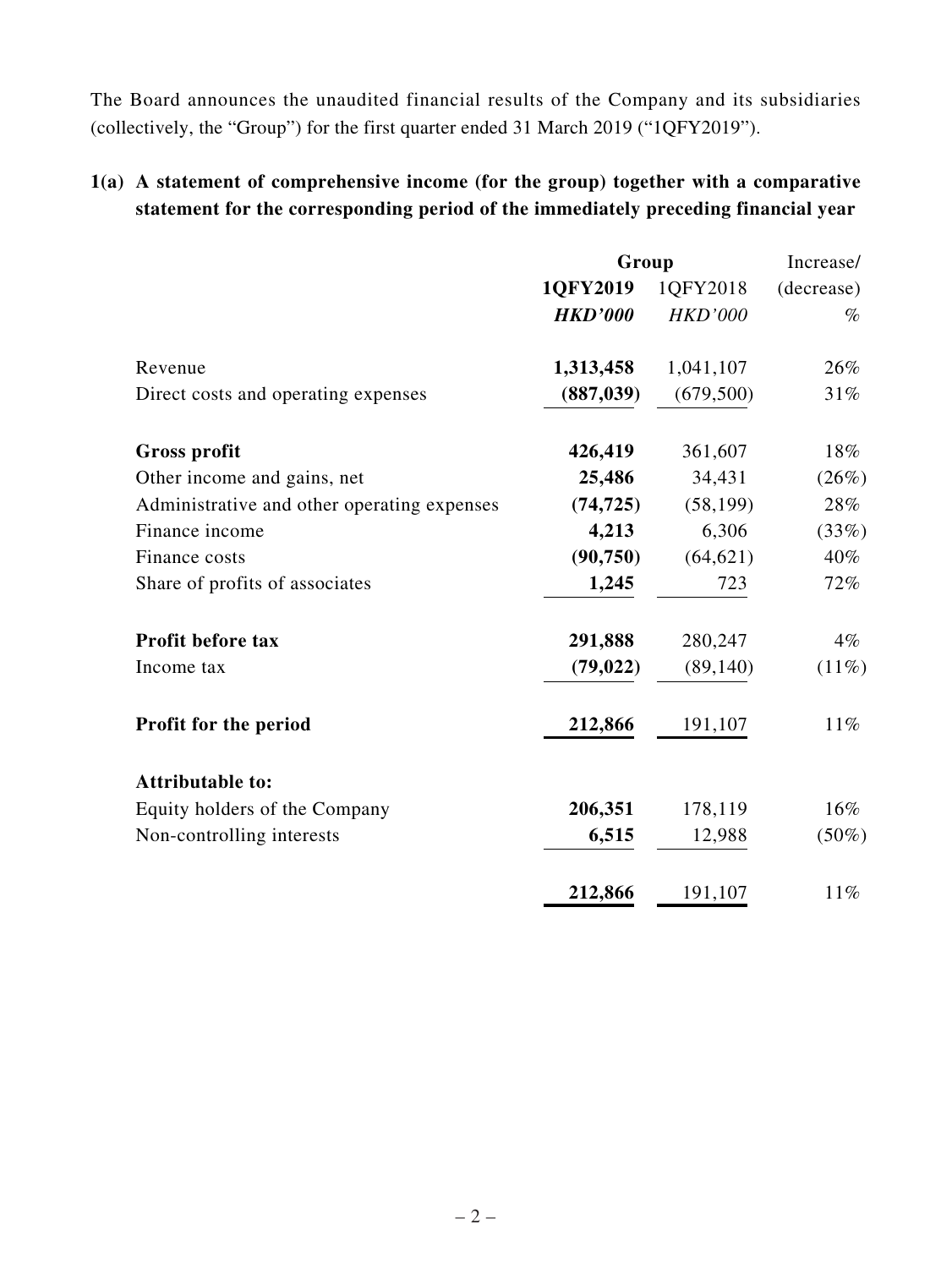|                                             |                | Group          |            |  |
|---------------------------------------------|----------------|----------------|------------|--|
|                                             | 1QFY2019       | 1QFY2018       | (decrease) |  |
|                                             | <b>HKD'000</b> | <b>HKD'000</b> | $\%$       |  |
| Profit for the period                       | 212,866        | 191,107        | 11%        |  |
| Other comprehensive income                  |                |                |            |  |
| Other comprehensive income that may be      |                |                |            |  |
| reclassified to profit or loss              |                |                |            |  |
| in subsequent periods:                      |                |                |            |  |
| - Exchange differences on translation of    |                |                |            |  |
| foreign operations                          | 38,575         | 14,177         | 172%       |  |
| Other comprehensive income that will not be |                |                |            |  |
| reclassified to profit or loss              |                |                |            |  |
| in subsequent periods:                      |                |                |            |  |
| - Exchange differences on translation of    |                |                |            |  |
| the Company's financial statements into     |                |                |            |  |
| the presentation currency                   | 271,128        | 447,688        | (39%)      |  |
| Other comprehensive income for the period,  |                |                |            |  |
| net of income tax                           | 309,703        | 461,865        | (33%)      |  |
| Total comprehensive income for the period   | 522,569        | 652,972        | $(20\%)$   |  |
|                                             |                |                |            |  |
| <b>Attributable to:</b>                     |                |                |            |  |
| Equity holders of the Company               | 497,406        | 612,022        | (19%)      |  |
| Non-controlling interests                   | 25,163         | 40,950         | (39%)      |  |
|                                             | 522,569        | 652,972        | $(20\%)$   |  |
|                                             |                |                |            |  |

Profit before tax are derived after charging the following items:

|                                               | Group          |                | Increase/  |  |
|-----------------------------------------------|----------------|----------------|------------|--|
|                                               | 1QFY2019       | 1QFY2018       | (decrease) |  |
|                                               | <b>HKD'000</b> | <b>HKD'000</b> | $\%$       |  |
| Depreciation of property, plant and equipment | 4,199          | 4,671          | $(10\%)$   |  |
| Amortisation of prepaid land lease payments   | 87             | 92             | (5%)       |  |
| Amortisation of intangible assets             | 18,659         | 20,991         | $(11\%)$   |  |
| Interest expenses on bank and other loans     |                |                |            |  |
| and corporate bonds                           | 90,750         | 64,621         | $40\%$     |  |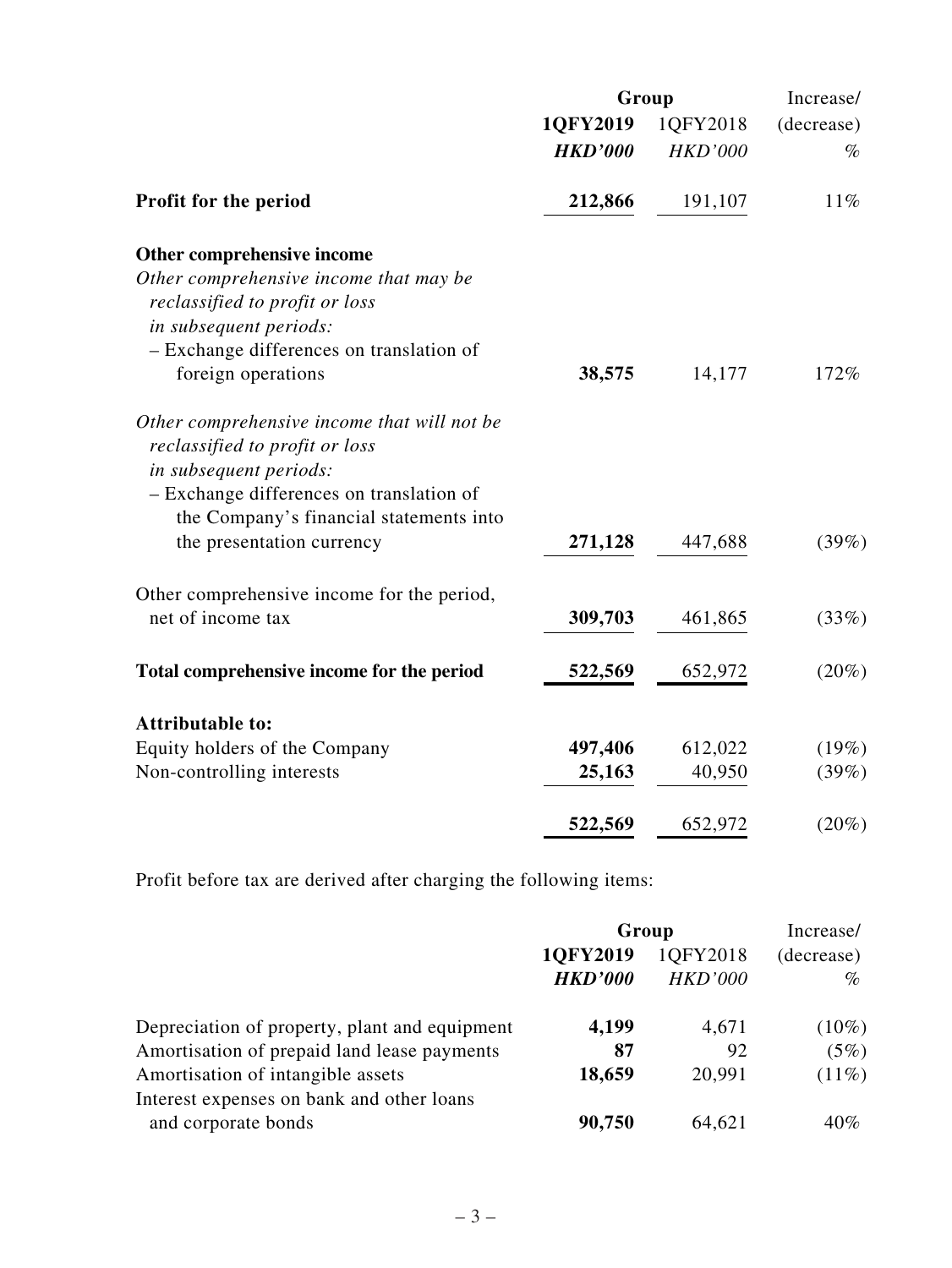# **1(b)(i) Statement of financial position (for the issuer and group), together with a comparative statement as at the end of the immediately preceding financial year**

|                               | Group          |                      |                | Company              |  |
|-------------------------------|----------------|----------------------|----------------|----------------------|--|
|                               |                | 31 March 31 December |                | 31 March 31 December |  |
|                               | 2019           | 2018                 | 2019           | 2018                 |  |
|                               | <b>HKD'000</b> | <b>HKD'000</b>       | <b>HKD'000</b> | <b>HKD'000</b>       |  |
| <b>Non-current assets</b>     |                |                      |                |                      |  |
| Property, plant and equipment | 151,855        | 144,779              | 17             | 18                   |  |
| Prepaid land lease payments   | 5,433          | 5,372                |                |                      |  |
|                               | 157,288        | 150,151              | 17             | 18                   |  |
| Goodwill                      | 1,277,019      | 1,242,713            |                |                      |  |
| Intangible assets             | 1,670,890      | 1,536,169            |                |                      |  |
| Interests in subsidiaries     |                |                      | 10,829,200     | 10,741,587           |  |
| Interests in associates       | 4,338          | 3,011                |                |                      |  |
| Contract assets               | 12,770,663     | 11,727,822           |                |                      |  |
| Trade and other receivables   | 179,553        | 159,259              |                |                      |  |
| Total non-current assets      | 16,059,751     | 14,819,125           | 10,829,217     | 10,741,605           |  |
| <b>Current assets</b>         |                |                      |                |                      |  |
| Inventories                   | 84,009         | 40,436               |                |                      |  |
| Contract assets               | 1,298,272      | 1,424,161            |                |                      |  |
| Trade and other receivables   | 1,207,523      | 1,025,044            | 4,537,237      | 3,663,426            |  |
| Fixed deposits with maturity  |                |                      |                |                      |  |
| period over three months      | 256,515        | 547,050              |                |                      |  |
| Cash and cash equivalents     | 2,217,861      | 1,728,573            | 8,498          | 31,661               |  |
| Total current assets          | 5,064,180      | 4,765,264            | 4,545,735      | 3,695,087            |  |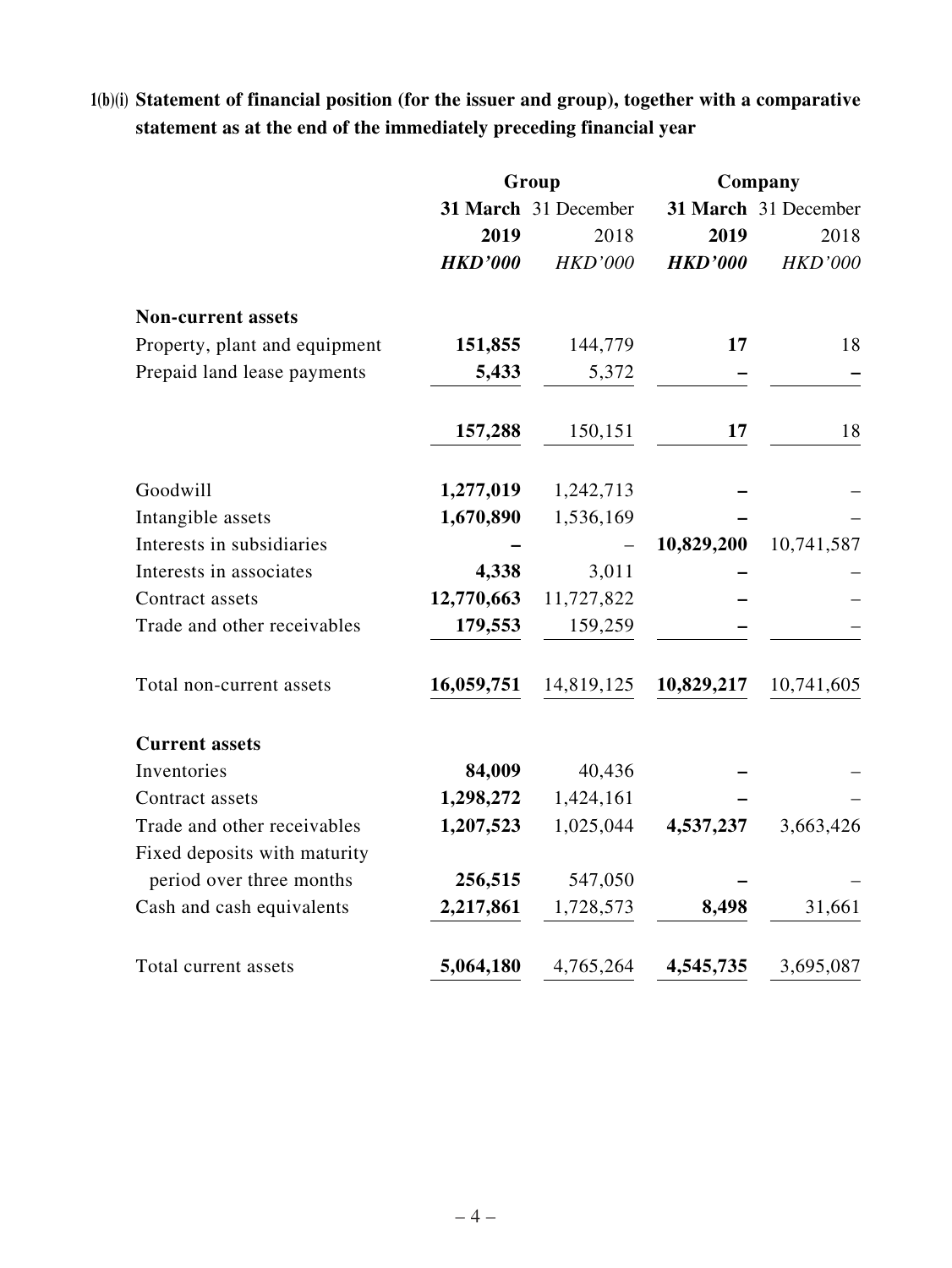|                                                         |                | Group                |                | Company              |  |
|---------------------------------------------------------|----------------|----------------------|----------------|----------------------|--|
|                                                         |                | 31 March 31 December |                | 31 March 31 December |  |
|                                                         | 2019           | 2018                 | 2019           | 2018                 |  |
|                                                         | <b>HKD'000</b> | <b>HKD'000</b>       | <b>HKD'000</b> | <b>HKD'000</b>       |  |
| <b>Current liabilities</b>                              |                |                      |                |                      |  |
| Trade and other payables                                | 1,949,619      | 1,895,095            | 115,350        | 102,001              |  |
| <b>Borrowings</b>                                       | 1,480,157      | 2,160,400            | 952,556        | 1,053,319            |  |
| Tax payable                                             | 65,096         | 45,083               |                |                      |  |
| Total current liabilities                               | 3,494,872      | 4,100,578            | 1,067,906      | 1,155,320            |  |
| <b>Net current assets</b>                               | 1,569,308      | 664,686              | 3,477,829      | 2,539,767            |  |
| <b>Total assets less current</b>                        |                |                      |                |                      |  |
| liabilities                                             | 17,629,059     | 15,483,811           | 14,307,046     | 13,281,372           |  |
| <b>Non-current liabilities</b>                          |                |                      |                |                      |  |
| <b>Borrowings</b>                                       | 6,998,578      | 5,440,376            | 4,324,690      | 3,511,586            |  |
| Deferred tax liabilities                                | 1,444,215      | 1,379,738            |                |                      |  |
| Total non-current liabilities                           | 8,442,793      | 6,820,114            | 4,324,690      | 3,511,586            |  |
| <b>Net assets</b>                                       | 9,186,266      | 8,663,697            | 9,982,356      | 9,769,786            |  |
| <b>Equity</b>                                           |                |                      |                |                      |  |
| Equity attributable to equity<br>holders of the Company |                |                      |                |                      |  |
| Share capital                                           | 2,676,062      | 2,676,062            | 2,676,062      | 2,676,062            |  |
| Reserves                                                | 5,804,534      | 5,307,128            | 7,306,294      | 7,093,724            |  |
|                                                         | 8,480,596      | 7,983,190            | 9,982,356      | 9,769,786            |  |
| Non-controlling interests                               | 705,670        | 680,507              |                |                      |  |
| <b>Total equity</b>                                     | 9,186,266      | 8,663,697            | 9,982,356      | 9,769,786            |  |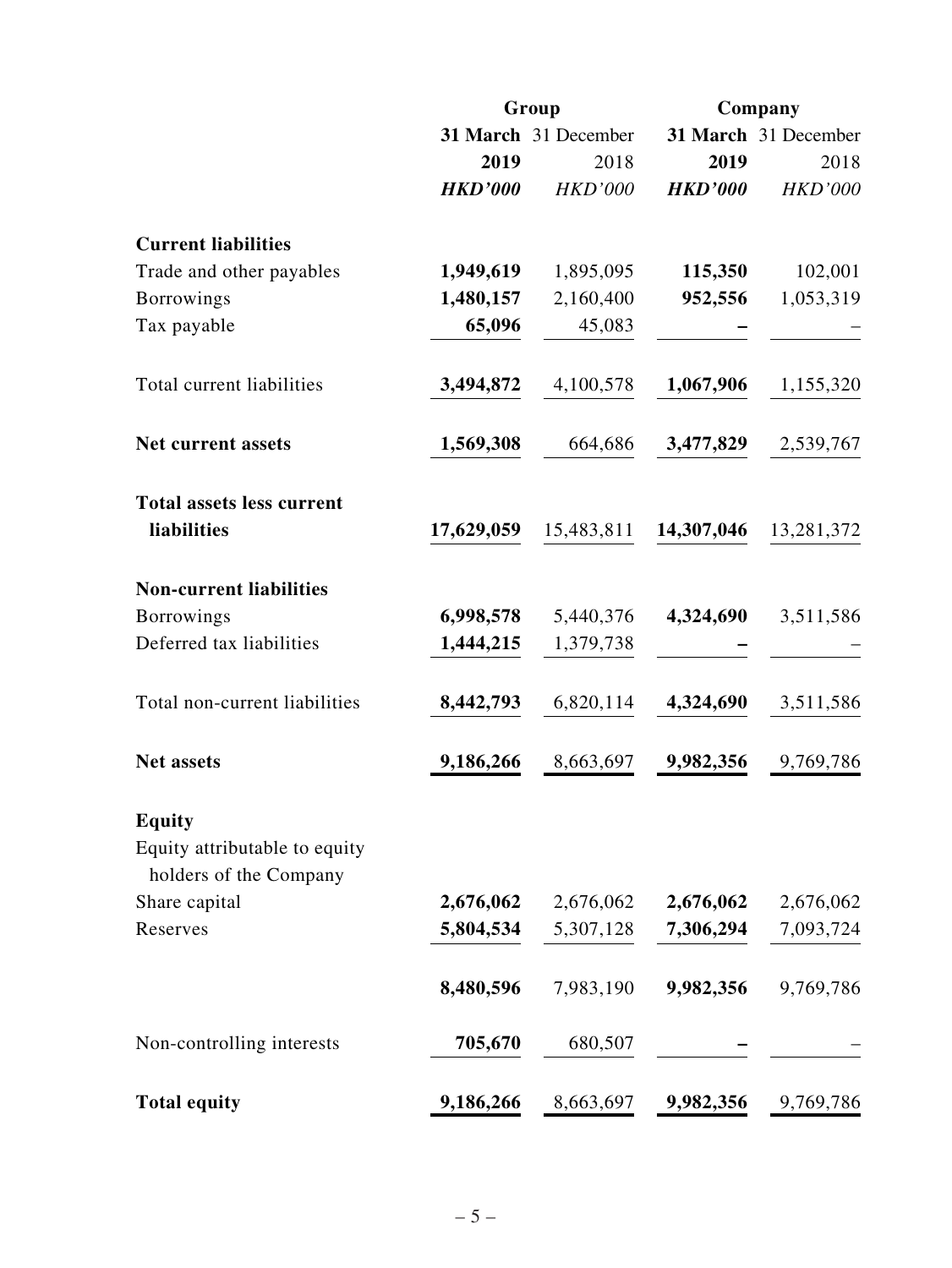- **1(b)(ii) In relation to the aggregate amount of group's borrowings and debt securities, please specify the following at the end of the current financial period reported on with comparative figures as at the end of the immediately preceding financial year:**
	- *(i) Amounts payable within one year or less, or on demand*

| As at 31 March 2019 |                  |           | As at 31 December 2018 |
|---------------------|------------------|-----------|------------------------|
| <b>Secured</b>      | <b>Unsecured</b> | Secured   | Unsecured              |
| <b>HKD'000</b>      | <b>HKD'000</b>   | HKD'000   | <i>HKD'000</i>         |
| 483,444             | 996,713          | 1,062,132 | 1,098,268              |

*(ii) Amounts payable after one year*

| <b>As at 31 March 2019</b> |                  |                | As at 31 December 2018 |
|----------------------------|------------------|----------------|------------------------|
| <b>Secured</b>             | <b>Unsecured</b> | Secured        | Unsecured              |
| <b>HKD'000</b>             | <b>HKD'000</b>   | <i>HKD'000</i> | <i>HKD'000</i>         |
| 1,430,870                  | 5,567,708        | 1,453,818      | 3,986,558              |

*Details of collateral*

The secured borrowings of the Group as at 31 March 2019 and 31 December 2018 were secured by certain revenue, contract assets, receivables and intangible assets in connection with the Group's service concession arrangements, and bank balances of the Group.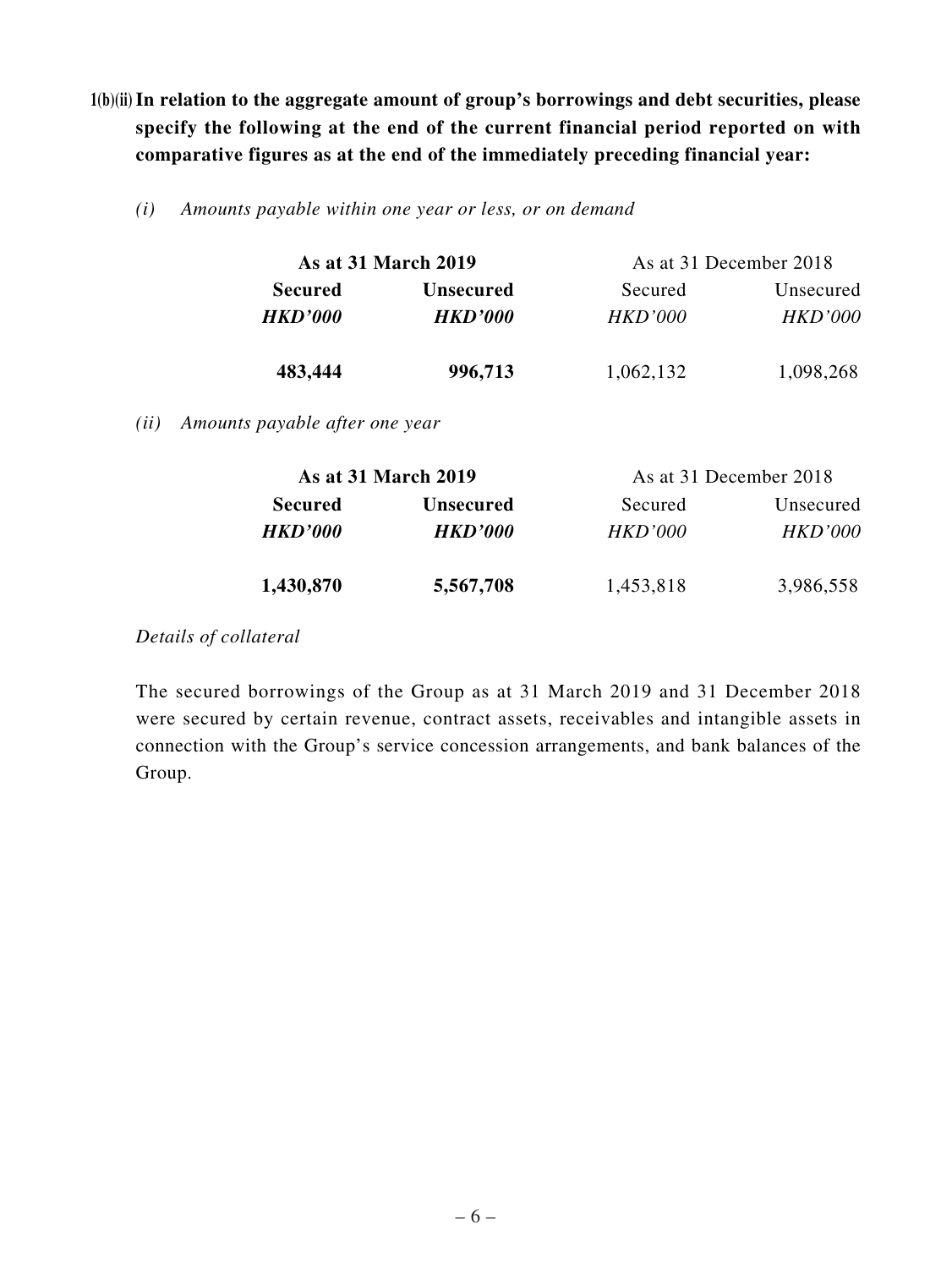**1(c) Statement of cash flows (for the group), together with a comparative statement for the corresponding period of the immediately preceding financial year**

|                                                        | 1QFY2019       | 1QFY2018       |
|--------------------------------------------------------|----------------|----------------|
|                                                        | <b>HKD'000</b> | <b>HKD'000</b> |
| <b>Cash flows from operating activities</b>            |                |                |
| Profit before tax                                      | 291,888        | 280,247        |
| <b>Adjustments for:</b>                                |                |                |
| Depreciation of property, plant and equipment          | 4,199          | 4,671          |
| Amortisation of prepaid land lease payments            | 87             | 92             |
| Amortisation of intangible assets                      | 18,659         | 20,991         |
| Finance costs                                          | 90,750         | 64,621         |
| Interest income                                        | (4,213)        | (6,306)        |
| Share of profits of associates                         | (1,245)        | (723)          |
| Provision for impairment of trade receivables          | 1,887          |                |
| Effect of foreign exchange rates changes, net          | (9,800)        | (10, 307)      |
| Operating cash flows before working capital changes    | 392,212        | 353,286        |
| Changes in working capital:                            |                |                |
| Increase in inventories                                | (41,990)       | (23, 364)      |
| Increase in contract assets                            | (545, 125)     | (324, 891)     |
| Increase in trade and other receivables                | (165, 795)     | (360, 507)     |
| Decrease in trade and other payables                   | (20, 480)      | (348, 607)     |
| <b>Cash used in operations</b>                         | (381, 178)     | (704, 083)     |
| People's Republic of China ("PRC") income tax paid     | (34, 374)      | (42,209)       |
| Net cash flows used in operating activities            | (415, 552)     | (746, 292)     |
| <b>Cash flows from investing activities</b>            |                |                |
| Purchase of items of property, plant and equipment     | (7,256)        | (3,039)        |
| Payment for additions of intangible assets             | (105, 330)     | (25, 547)      |
| Increase in amounts due from an associate              | (4,209)        | (7,607)        |
| Decrease in fixed deposits with maturity period        |                |                |
| over three months and restricted balances in financial |                |                |
| institutions                                           | 235,467        | 134,258        |
| Interest received                                      | 4,213          | 6,306          |
| Net cash flows from investing activities               | 122,885        | 104,371        |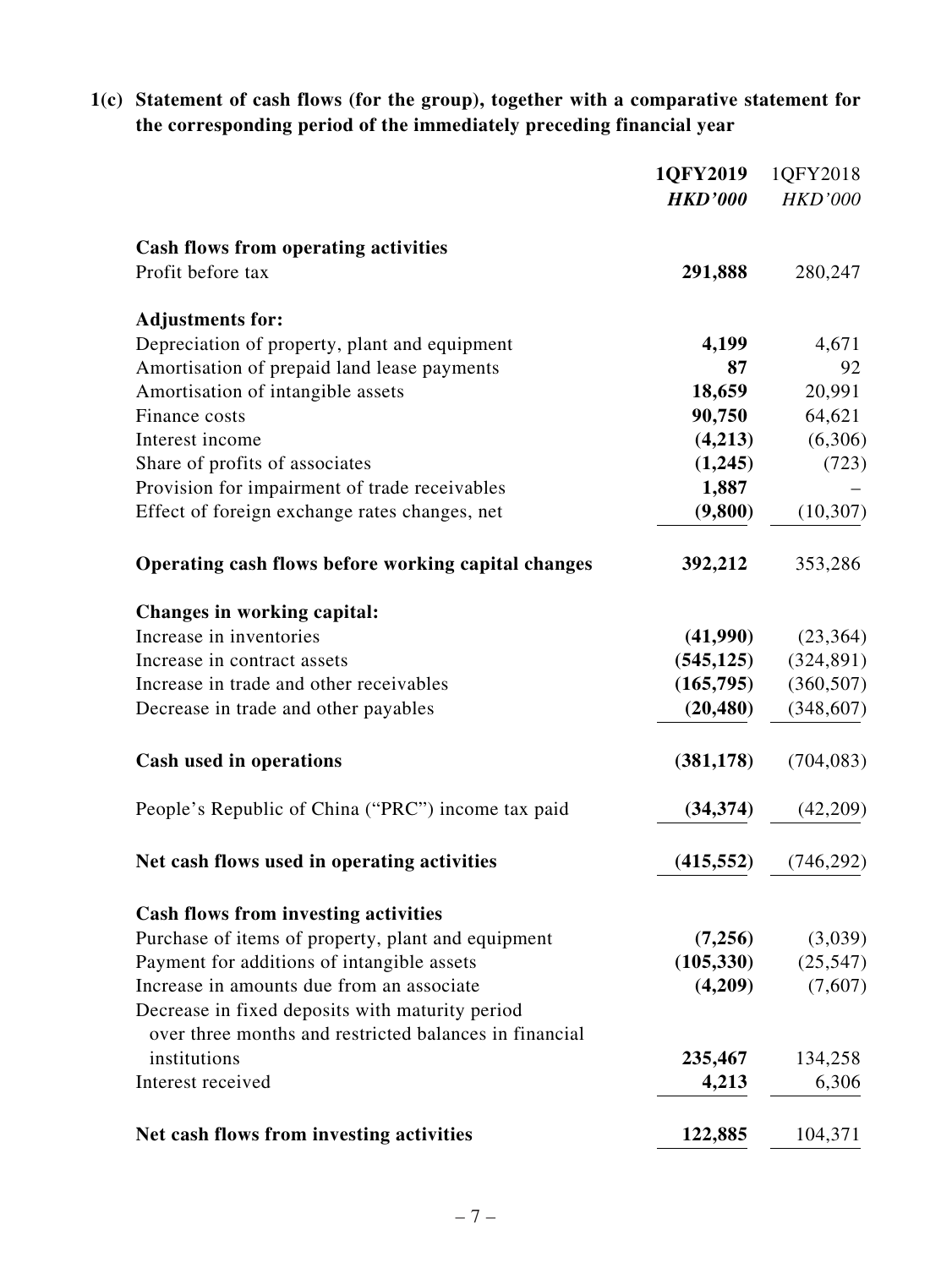|                                                      | 1QFY2019       | 1QFY2018       |
|------------------------------------------------------|----------------|----------------|
|                                                      | <b>HKD'000</b> | <b>HKD'000</b> |
| <b>Cash flows from financing activities</b>          |                |                |
| Increase in amounts due to                           |                |                |
| intermediate holding companies                       |                |                |
| Increase in amounts due to fellow subsidiaries       |                | 3              |
| Proceeds from the issuance of corporate bonds,       |                |                |
| net of related expenses paid                         | 804,235        |                |
| New bank loans                                       | 1,088,785      | 421,076        |
| Repayments of bank and other loans                   | (1,149,564)    | (461, 326)     |
| Increase in pledged bank deposits                    | (9)            |                |
| Contribution from a non-controlling shareholder of   |                |                |
| a subsidiary                                         |                | 192            |
| Interest paid                                        | (67, 426)      | (61, 554)      |
| Net cash flows from/(used in) financing activities   | 676,021        | (101, 605)     |
| Net increase/(decrease) in cash and cash equivalents | 383,354        | (743, 526)     |
| Cash and cash equivalents at beginning of the period | 1,706,871      | 2,074,414      |
| Effect of exchange rate fluctuations on cash and     |                |                |
| cash equivalents, net                                | 46,946         | 79,642         |
| Cash and cash equivalents at end of the period       | 2,137,171      | 1,410,530      |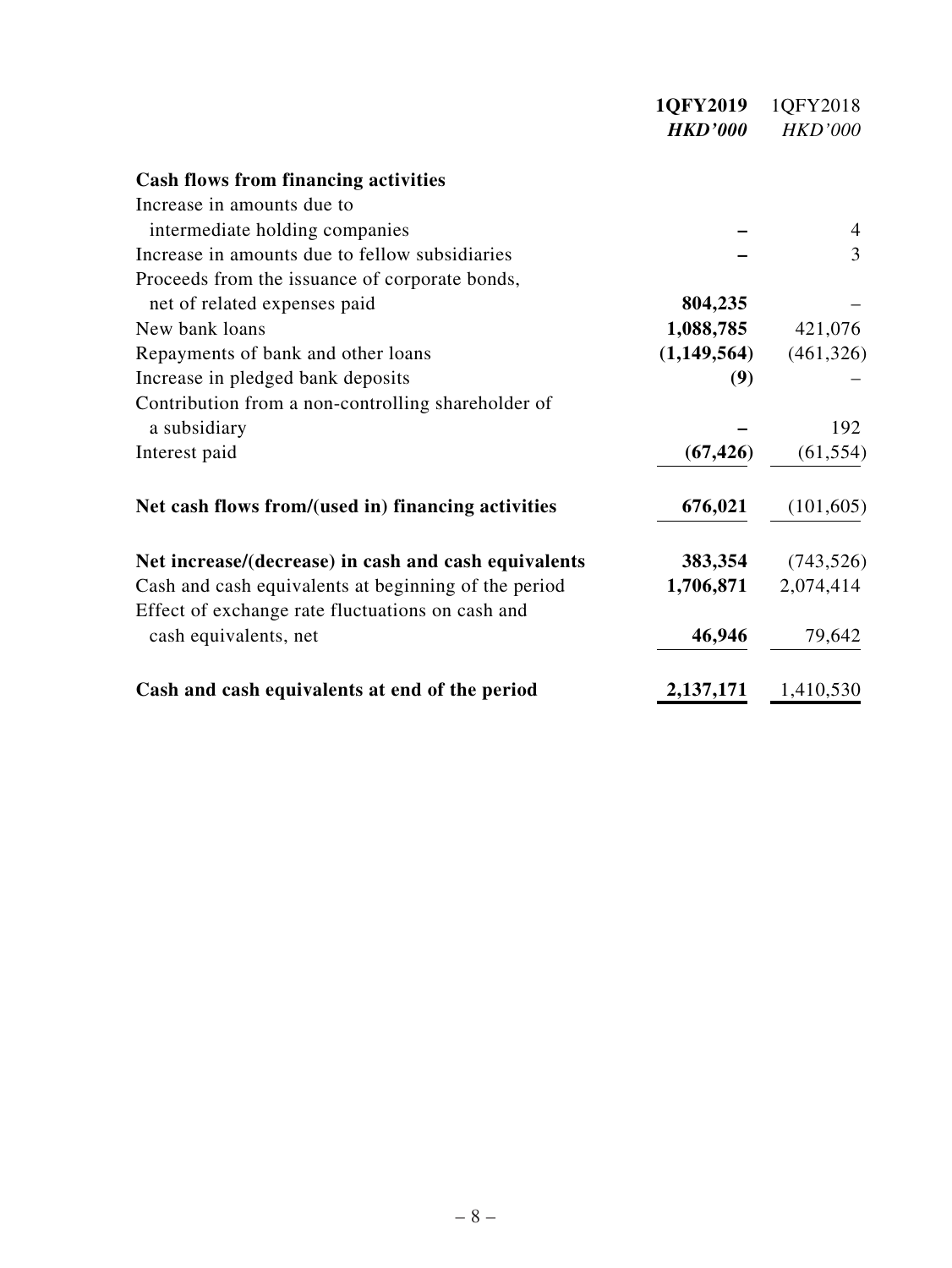# **1(d)(i) A statement (for the issuer and group) showing either (i) all changes in equity or (ii) changes in equity other than those arising from capitalisation issued and distributions to shareholders, together with a comparative statement for the corresponding period of the immediate preceding financial year**

|                                                                                                   | <b>Attributable to equity holders of the Company</b> |                                           |                                                                 |                                               |                                                     |                                            |                                               |                                |                                                    |                                          |
|---------------------------------------------------------------------------------------------------|------------------------------------------------------|-------------------------------------------|-----------------------------------------------------------------|-----------------------------------------------|-----------------------------------------------------|--------------------------------------------|-----------------------------------------------|--------------------------------|----------------------------------------------------|------------------------------------------|
|                                                                                                   | <b>Share</b><br>capital<br><b>HKD'000</b>            | <b>Share</b><br>premium<br><b>HKD'000</b> | Foreign<br>currency<br>translation<br>reserve<br><b>HKD'000</b> | <b>Statutory</b><br>reserve<br><b>HKD'000</b> | Contributed<br>surplus<br>reserve<br><b>HKD'000</b> | <b>Other</b><br>reserves<br><b>HKD'000</b> | <b>Retained</b><br>earnings<br><b>HKD'000</b> | <b>Total</b><br><b>HKD'000</b> | Non-<br>controlling<br>interests<br><b>HKD'000</b> | <b>Total</b><br>equity<br><b>HKD'000</b> |
| Group<br>At 1 January 2019<br>Profit for the period                                               | 2,676,062                                            | 1,333,181                                 | (502, 623)                                                      | 300,386                                       | 1,229,302                                           | (2,181)                                    | 2,949,063<br>206,351                          | 7,983,190<br>206,351           | 680,507<br>6,515                                   | 8,663,697<br>212,866                     |
| Foreign currency translation<br>differences                                                       |                                                      |                                           | 291,055                                                         |                                               |                                                     |                                            |                                               | 291,055                        | 18,648                                             | 309,703                                  |
| At 31 March 2019                                                                                  | 2,676,062                                            | 1,333,181                                 | (211,568)                                                       | 300,386                                       | 1,229,302                                           | (2, 181)                                   | 3,155,414                                     | 8,480,596                      | 705,670                                            | 9,186,266                                |
| At 1 January 2018<br>Originally stated<br>Effect of adoption of<br><b>International Financial</b> | 2,625,642                                            | 1,266,248                                 | (22,051)                                                        | 200,799                                       | 1,229,302                                           | (2,181)                                    | 2,559,424                                     | 7,857,183                      | 684,622                                            | 8,541,805                                |
| Reporting Standard 9                                                                              |                                                      |                                           |                                                                 |                                               |                                                     |                                            | (35,669)                                      | (35,669)                       |                                                    | (35,669)                                 |
| As restated                                                                                       | 2,625,642                                            | 1,266,248                                 | (22,051)                                                        | 200,799                                       | 1,229,302                                           | (2,181)                                    | 2,523,755                                     | 7,821,514                      | 684,622                                            | 8,506,136                                |
| Profit for the period<br>Foreign currency translation<br>differences                              |                                                      |                                           | 433,903                                                         |                                               |                                                     |                                            | 178,119                                       | 178,119<br>433,903             | 12,988<br>27,962                                   | 191,107<br>461,865                       |
| Capital contribution from<br>a non-controlling shareholder                                        |                                                      |                                           |                                                                 |                                               |                                                     |                                            |                                               |                                | 192                                                | 192                                      |
| At 31 March 2018                                                                                  | 2,625,642                                            | 1,266,248                                 | 411,852                                                         | 200,799                                       | 1,229,302                                           | (2,181)                                    | 2,701,874                                     | 8,433,536                      | 725,764                                            | 9,159,300                                |
| Company<br>At 1 January 2019<br>Loss for the period                                               | 2,676,062                                            | 123,131                                   | (934, 538)                                                      |                                               | 7,639,082                                           | 64,953                                     | 201,096<br>(58, 558)                          | 9,769,786<br>(58, 558)         |                                                    | 9,769,786<br>(58, 558)                   |
| Foreign currency translation<br>differences                                                       |                                                      |                                           | 271,128                                                         |                                               |                                                     |                                            |                                               | 271,128                        |                                                    | 271,128                                  |
| At 31 March 2019                                                                                  | 2,676,062                                            | 123,131                                   | (663, 410)                                                      |                                               | 7,639,082                                           | 64,953                                     | 138,372                                       | 9,982,356                      |                                                    | 9,982,356                                |
| At 1 January 2018<br>Loss for the period<br>Foreign currency translation                          | 2,625,642                                            | 56,198                                    | (492, 810)                                                      |                                               | 7,639,082                                           | 64,953                                     | 79,382<br>(45,363)                            | 9,972,447<br>(45,363)          |                                                    | 9,972,447<br>(45,363)                    |
| differences                                                                                       |                                                      |                                           | 447,688                                                         |                                               |                                                     |                                            |                                               | 447,688                        | $\overline{\phantom{0}}$                           | 447,688                                  |
| At 31 March 2018                                                                                  | 2,625,642                                            | 56,198                                    | (45, 122)                                                       |                                               | 7,639,082                                           | 64,953                                     | 34,019                                        | 10,374,772                     |                                                    | 10,374,772                               |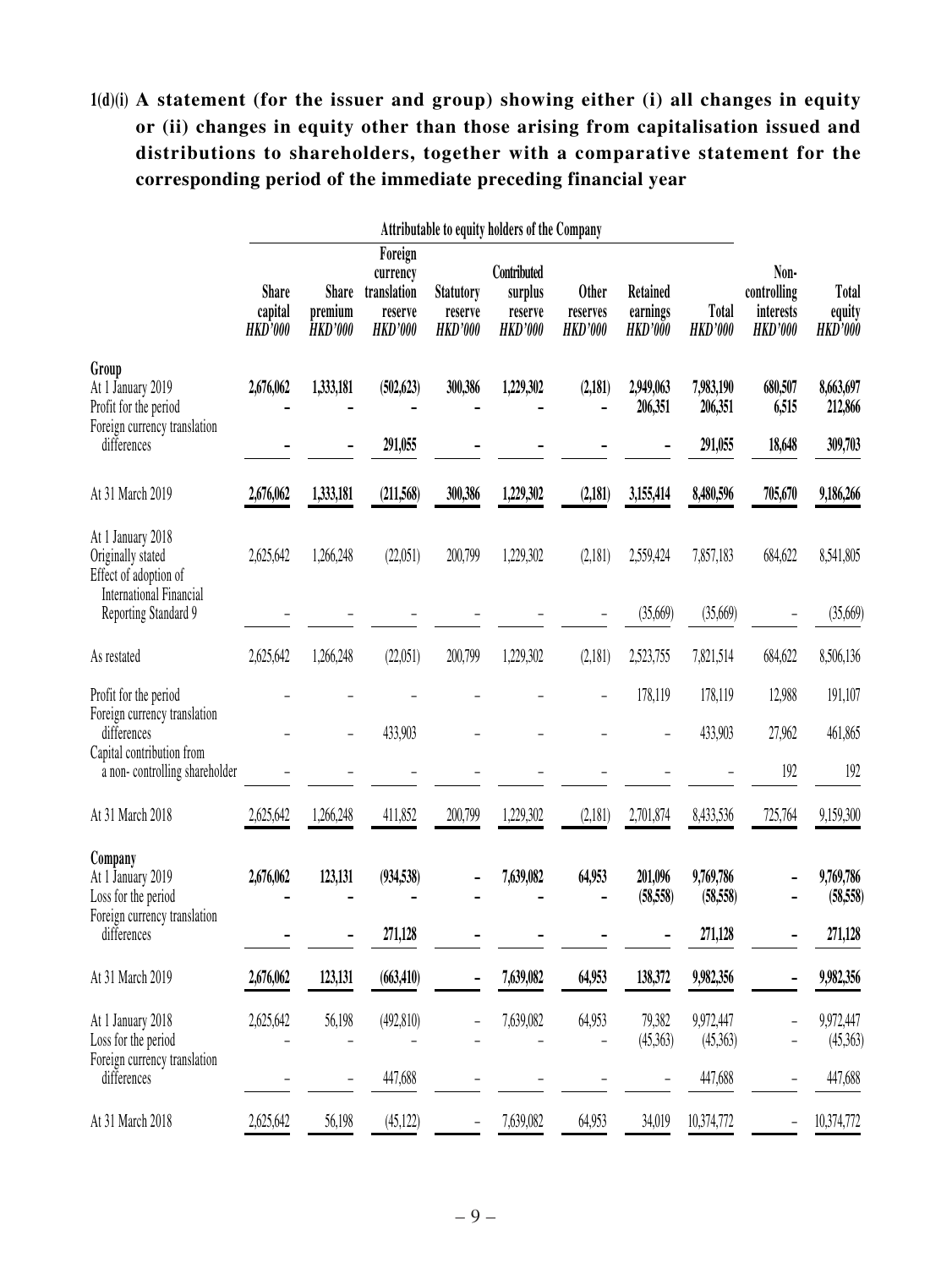**1(d)(ii) Details of any changes in the Company's share capital arising from rights issue, bonus issue, share buy-backs, exercise of share options or warrants, conversion of other issues of equity securities, issue of shares for cash or as consideration for acquisition or for any other purpose since the end of the immediately preceding financial year reported on. State also the number of shares that may be issued on conversion of all the outstanding convertibles as at the end of the current financial period reported on and as at the end of the corresponding period of the immediately preceding financial year**

There was no change in the Company's share capital during 1QFY2019. The Company allotted and issued 103,970,000 shares in its share capital on 7 and 8 May 2019 pursuant to the Global Offering (as defined below).

The Company did not have any outstanding convertibles, preference shares and treasury shares as at 31 March 2019 and 31 March 2018.

**1(d)(iii) The total number of issued shares excluding treasury shares as at the end of the current financial period and as at the end of the immediately preceding financial year**

|                                         |           | <b>31 March</b> 31 December |  |
|-----------------------------------------|-----------|-----------------------------|--|
|                                         | 2019      | 2018                        |  |
| Total number of issued shares excluding |           |                             |  |
| treasury shares $('000)$                | 2,676,062 | 2,676,062                   |  |

**1(d)(iv) A statement showing all sales, transfers, disposal, cancellation and/or use of treasury shares as at the end of the current financial period reported on.** 

Not applicable.

**2. Whether the figures have been audited, or reviewed and in accordance with which auditing standard or practice.**

The figures have not been audited or reviewed by the Company's auditor.

**3. Where the figures have been audited, or reviewed, the auditors' report (including any qualifications or emphasis of a matter).**

Not applicable.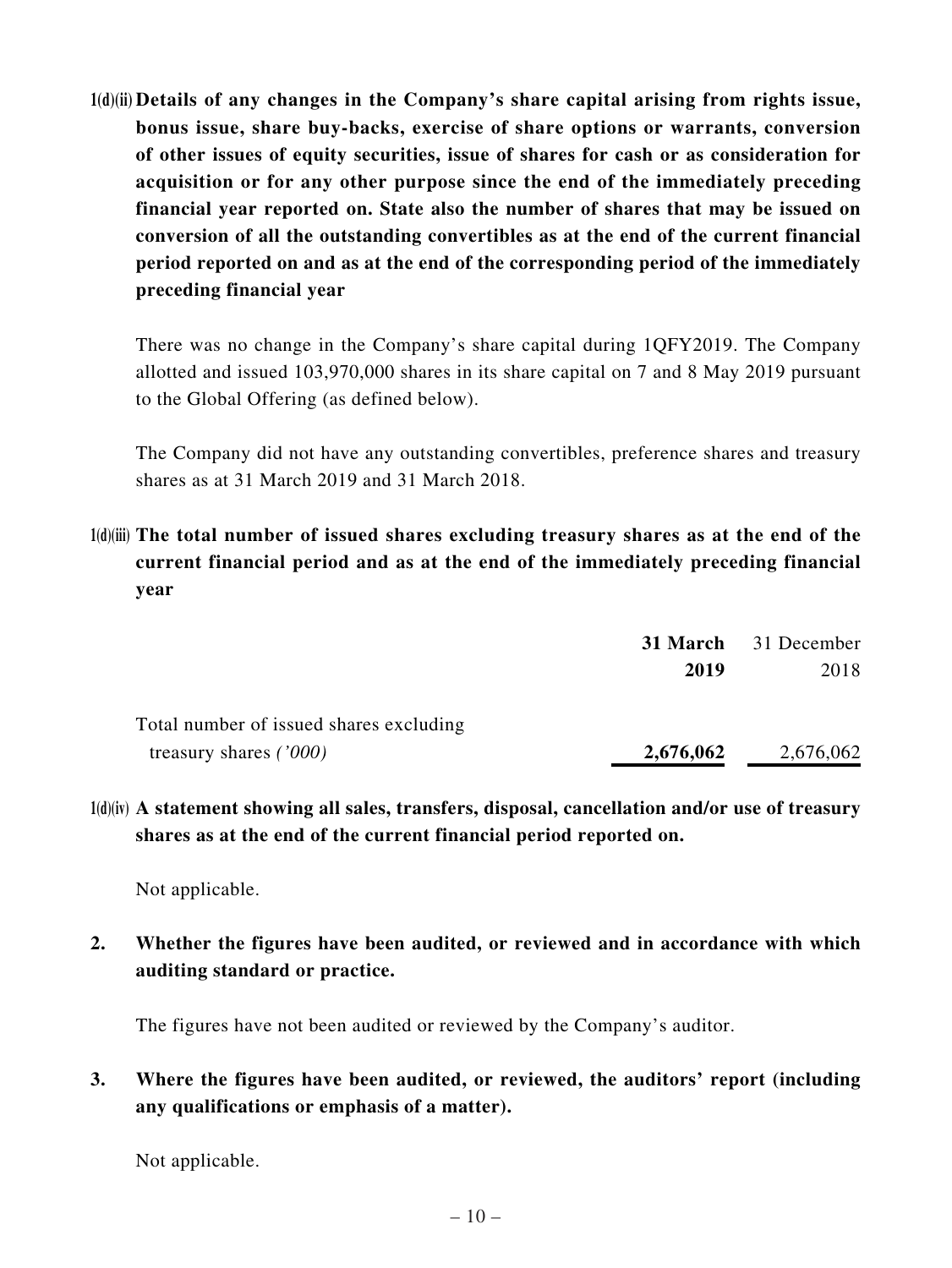#### **4. Whether the same accounting policies and methods of computation as in the issuer's most recently audited annual financial statements have been applied.**

Except as disclosed in note 5, the Group has applied the same accounting policies and methods of computation in the financial statements for the current financial period compared with those of the audited financial statements for the financial year ended 31 December 2018.

**5. If there are any changes in the accounting policies and methods of computation, including any required by an accounting standard, what has changed, as well as the reasons for, and the effect of, the change.**

The Group adopted the new and revised International Financial Reporting Standards ("IFRS") and Interpretations of IFRS ("INT IFRS") that are effective for annual periods beginning on or after 1 January 2019. The adoption of the above IFRS and INT IFRS did not have any significant impact on the financial statements of the Group.

**6. Earnings per share of the group for the current financial period reported on and the corresponding period of the immediately preceding financial year, after deducting any provision for preference dividends.**

| <b>Basic/diluted earnings per share</b>                           | 1QFY2019  | 1QFY2018  |
|-------------------------------------------------------------------|-----------|-----------|
| Profit attributable to equity holders of the Company<br>(HKD'000) | 206,351   | 178,119   |
| Weighted average number of ordinary shares<br>in issue $(1000)$   | 2,676,062 | 2,625,642 |
| Basic/diluted earnings per share ( <i>HKD</i> )                   | 0.077     | 0.068     |

**7. Net asset value (for the issuer and group) per ordinary share based on issued share capital of the issuer at the end of the (a) current financial period reported on; and (b) immediately preceding financial year.**

|                                                                            | Group |                             | Company |                      |
|----------------------------------------------------------------------------|-------|-----------------------------|---------|----------------------|
|                                                                            |       | <b>31 March</b> 31 December |         | 31 March 31 December |
|                                                                            | 2019  | 2018                        | 2019    | 2018                 |
|                                                                            | HKD   | HKD                         | HKD     | <b>HKD</b>           |
| Net asset value per ordinary share<br>based on the issued share capital as |       |                             |         |                      |
| at the end of the respective period                                        | 3.17  | 2.98                        | 3.73    | 3.65                 |

Net asset value per ordinary share was calculated by the net asset value attributable to equity holders of the Company divided by the number of ordinary shares outstanding excluding treasury shares as at the end of the respective financial period.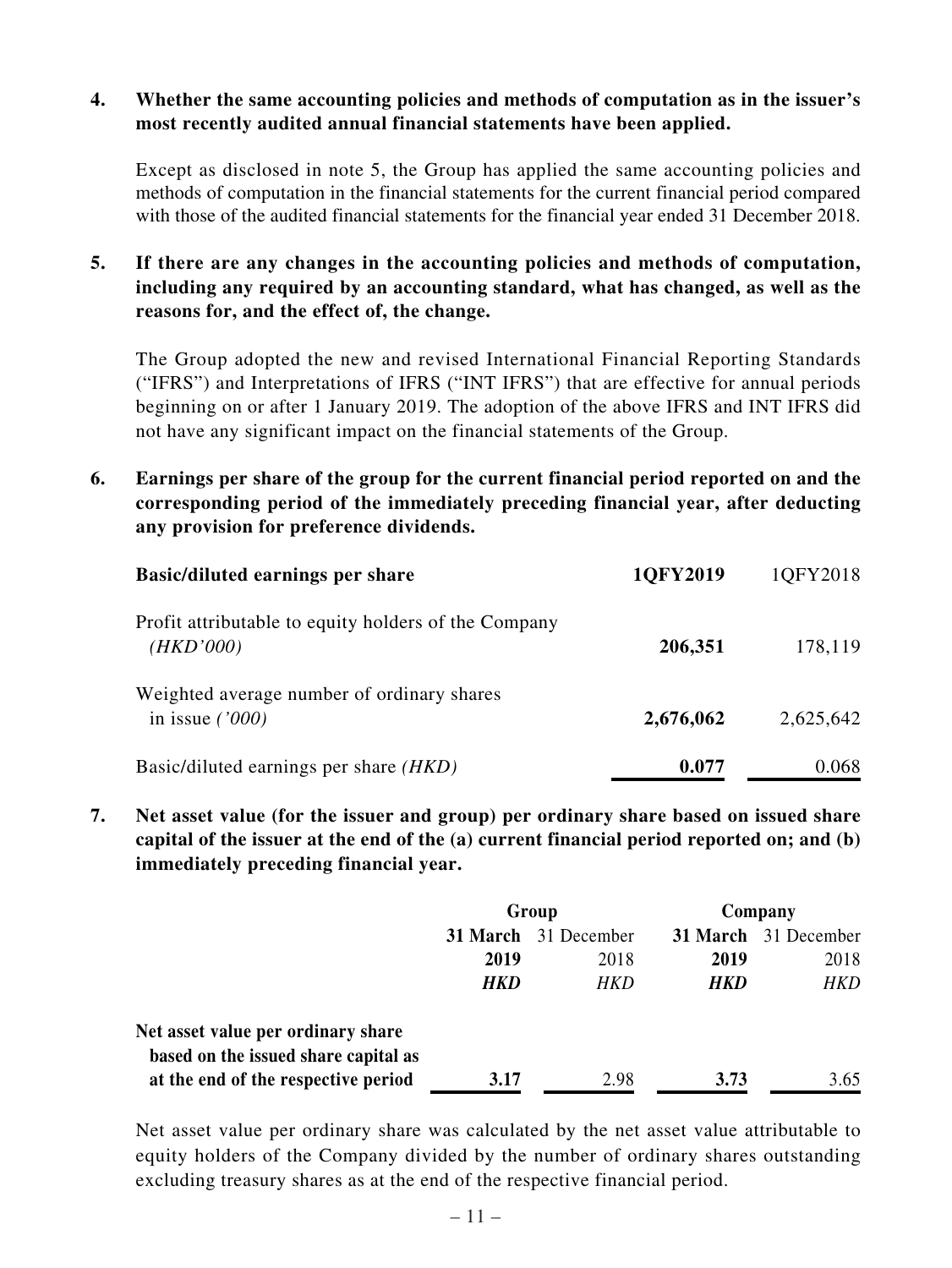**8. A review of the performance of the group, to the extent necessary for a reasonable understanding of the group's business. It must include a discussion of any significant factors that affected the turnover, costs, and earnings of the group for the current financial period reported on, including (where applicable) seasonal or cyclical factors; and any material factors that affected the cash flow, working capital, assets or liabilities of the group during the current financial period reported on.**

#### **Overview**

In 1QFY2019, the revenue of the Group increased by 26% to HKD1,313.46 million compared with the revenue of HKD1,041.11 million in 1QFY2018. Gross profit of the Group increased from HKD361.61 million in 1QFY2018 to HKD426.42 million in 1QFY2019, representing an increase of 18%. The profit of the Group increased from HKD191.11 million in 1QFY2018 to HKD212.87 million in 1QFY2019, representing a rise of 11%. The profit attributable to equity holders of the Company in 1QFY2019 amounted to HKD206.35 million, which increased by 16% over 1QFY2018.

#### **Consolidated Statement of Comprehensive Income**

#### *Revenue*

Revenue increased by 26% from HKD1,041.11 million in 1QFY2018 to HKD1,313.46 million in 1QFY2019. The increase was mainly attributable to the increase of HKD205.25 million in construction revenue, HKD49.50 million in operation revenue and HKD17.60 million in finance income. The increase in construction revenue was mainly attributable to construction of several water environment treatment projects and the water supply projects in addition to the expansion and upgrading of several waste water treatment plants which were under construction during 1QFY2019. The increase in operation revenue was the result of (i) commencement of operation of new projects during the remaining period of FY2018 and 1QFY2019; and (ii) tariff hikes for several projects effected during the remaining period of FY2018 and 1QFY2019. The increase in finance income was due to the increase in contract assets.

#### *Direct costs and operating expenses*

Direct costs and operating expenses increased by 31% from HKD679.50 million in 1QFY2018 to HKD887.04 million in 1QFY2019. The increase was mainly due to the increase in construction cost arising from the increased construction services, which contributed to a construction revenue of HKD767.60 million in 1QFY2019 as compared to HKD562.35 million in 1QFY2018.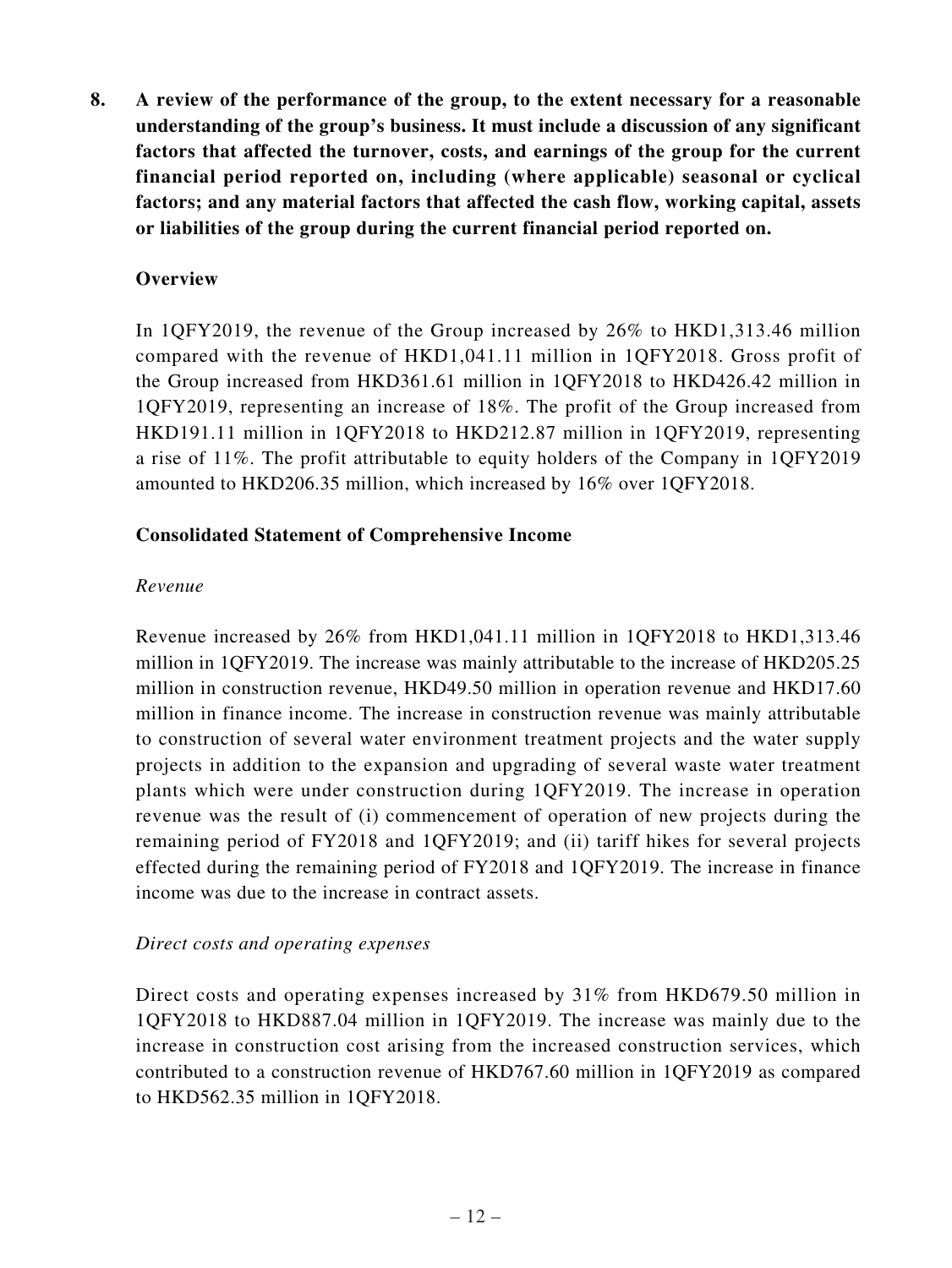#### *Gross profit margin*

Overall gross profit margin in 1QFY2019 decreased to 32% (1QFY2018: 35%). It was mainly due to a slightly larger portion of construction revenue recognised in the mix of the total revenue of 1QFY2019 as compared to 1QFY2018. Construction revenue comprised approximately 58% of total revenue in 1QFY2019 (1QFY2018: 54%). In general, construction services have a lower gross profit margin than operation services, and thus a larger (smaller) portion of construction revenue will reduce (increase) the overall gross profit margin.

#### *Other income and gains, net*

Other income and gains, net decreased by 26% to HKD25.49 million in 1QFY2019 as compared with HKD34.43 million in 1QFY2018. Other income and gains, net mainly consisted of value-added tax ("VAT") refund, government grants and other sundry income. The decrease in other income and gains, net was mainly due to the decrease of VAT refund. The decrease in VAT refund was the result of less VAT paid during the period, as a number of operating projects were undergoing expansion or upgrading. The increased construction activities led to the increased input VAT, which offset the output VAT and decreased the VAT payment, and in turn resulted in the decrease of VAT refund. The breakdown of other income and gains, net was set out below.

|                   | 1QFY2019       | 1QFY2018       |
|-------------------|----------------|----------------|
|                   | <b>HKD'000</b> | <b>HKD'000</b> |
| VAT refund        | 18,573         | 29,424         |
| Government grants | 5,504          | 3,666          |
| Sundry income     | 1,409          | 1,341          |
|                   | 25,486         | 34,431         |

#### *Administrative and other operating expenses*

Administrative and other operating expenses mainly consisted of staff costs, business development expenses, net foreign exchange differences, legal and professional fees, research and development expenses, other taxes and provision for impairment of trade receivables.

Other operating expenses for 1QFY2019 were the provision for impairment of trade receivables amounting to HKD1.89 million (1QFY2018: Nil).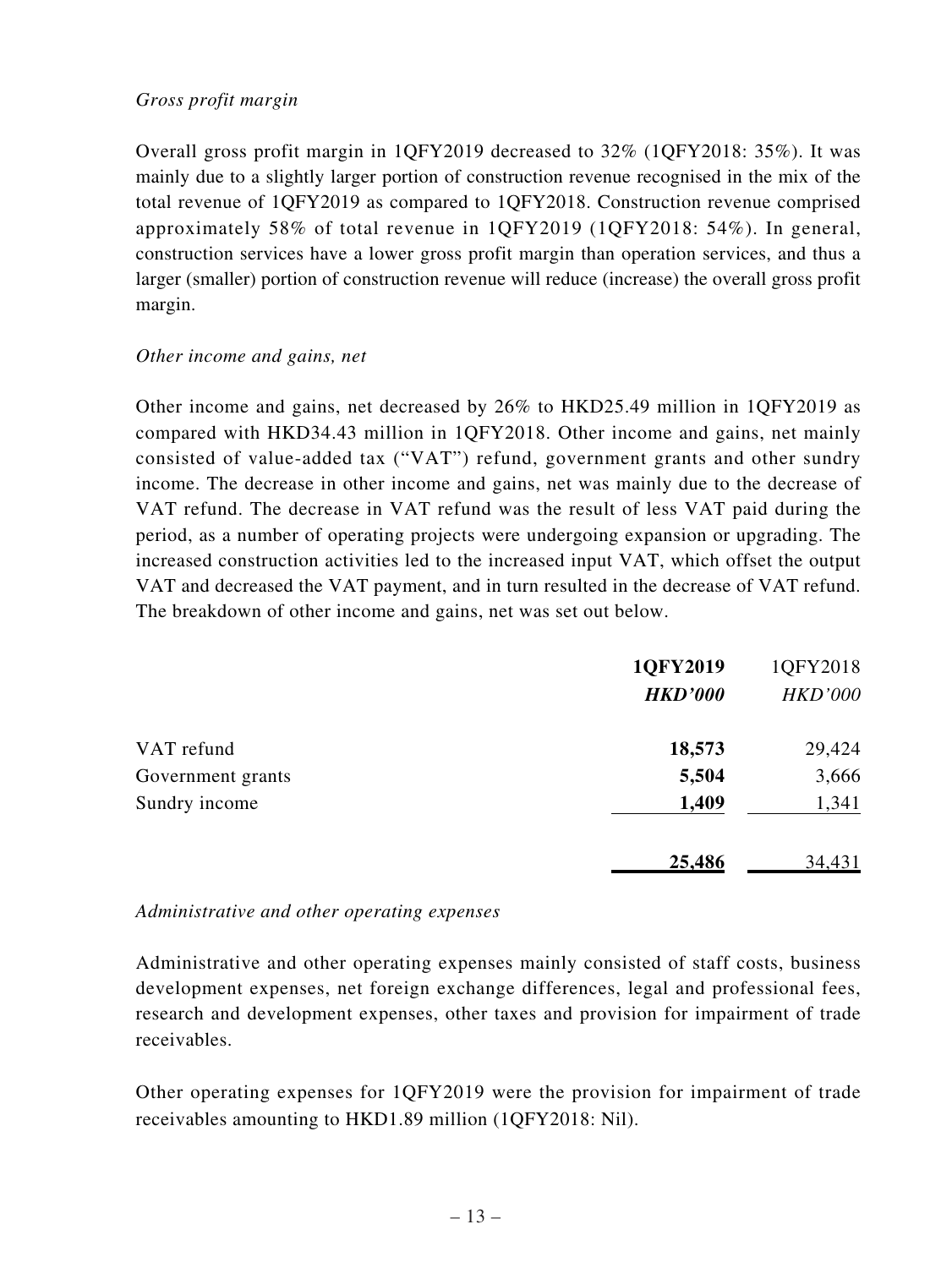Administrative and other operating expenses increased by 28% from HKD58.20 million in 1QFY2018 to HKD74.73 million in 1QFY2019. The increase was mainly attributable to (i) increase in legal and professional fees incurred in connection with the dual primary listing on the Main Board of The Stock Exchange of Hong Kong Limited ("HKEX"); and (ii) increase in staff costs, business development expenses and other operating expenses due to business expansion of the Group and the acquisition of Xuzhou Municipal Engineering Design Institute Co., Ltd. in June 2018.

#### *Finance costs*

Finance costs increased from HKD64.62 million in 1QFY2018 to HKD90.75 million in 1QFY2019. The increase was mainly due to the increase of the average balance of borrowings in 1QFY2019 as compared to 1QFY2018, which was a result of the issuance of the second tranche of RMB-denominated corporate bonds of RMB800.00 million in August 2018 and the third tranche of RMB-denominated corporate bonds of RMB700.00 million in January 2019.

#### *Income tax*

Income tax in 1QFY2019 decreased by 11% from HKD89.14 million in 1QFY2018 to HKD79.02 million in 1QFY2019. The decrease in income tax was attributable to the decrease in the Group's deferred tax in 1QFY2019 as a result of the tax policy issued by the relevant government authorities in the end of 2017 in relation to the direct investment made by foreign investors using their profits received.

### **Consolidated Statement of Financial Position**

#### *Assets*

The total assets of the Group increased from HKD19.58 billion as at 31 December 2018 to HKD21.12 billion as at 31 March 2019, representing a growth of 8%. The increase in total assets was mainly attributable to the net effect of (i) increase in contract assets, intangible assets, trade and other receivables, and cash and cash equivalents; and (ii) decrease in fixed deposits with maturity period over three months.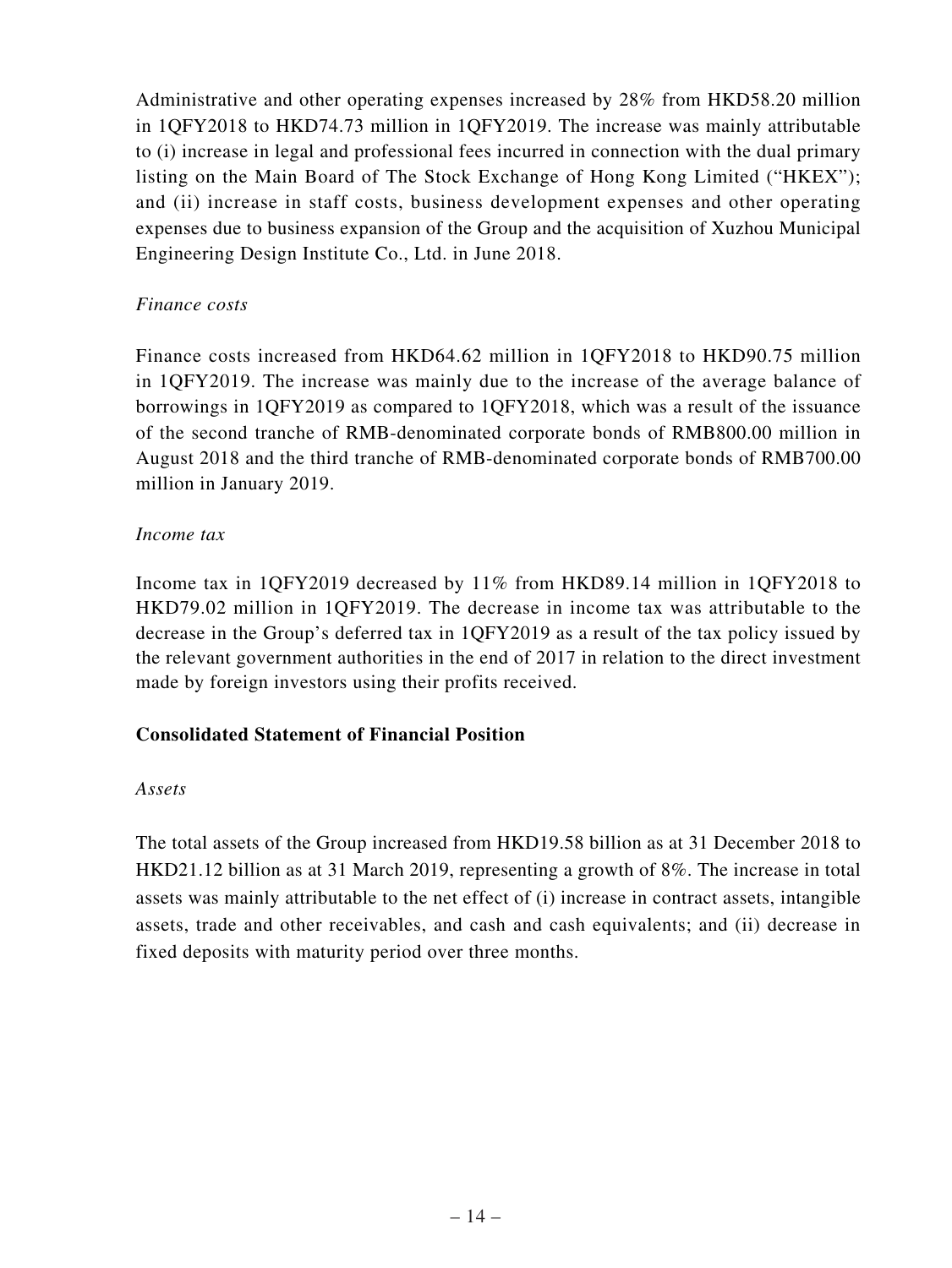Contract assets (including both current and non-current) increased from HKD13.15 billion as at 31 December 2018 to HKD14.07 billion as at 31 March 2019, while intangible assets increased from HKD1.54 billion as at 31 December 2018 to HKD1.67 billion as at 31 March 2019. The increase in contract assets and intangible assets was mainly attributable to the recognition of construction revenue for expansion and upgrading projects for several water plants, the water supply projects and other water environment treatment projects during 1QFY2019.

Trade and other receivables (including both current and non-current) of the Group increased from HKD1.18 billion as at 31 December 2018 to HKD1.39 billion as at 31 March 2019. Among them, trade receivables increased by HKD127.27 million from HKD721.28 million as at 31 December 2018 to HKD848.55 million as at 31 March 2019, which was mainly due to the seasonal settlement pattern as customers normally settle greater portion of trade receivables towards financial year end. Other receivables (including both current and non-current) increased by HKD75.50 million from HKD463.02 million as at 31 December 2018 to HKD538.52 million, which was mainly driven by the increase in prepayments for construction works and pending deduct VAT on purchase\*.

### *Liabilities*

Total borrowings (including both current and non-current) increased by HKD877.96 million. The increase was mainly due to the issuance of corporate bonds with net proceeds amounting to HKD804.24 million and new bank loans amounting to approximately HKD1,088.79 million, offset by repayments of bank and other loans amounting to HKD1,149.56 million in 1QFY2019 with the effect of exchange differences of borrowings.

Increase of HKD54.52 million in trade and other payables was mainly due to the increase in construction payables.

The Group was in a net current asset position of HKD1,569.31 million as at 31 March 2019, representing an increase of HKD904.62 million from HKD664.69 million as at 31 December 2018. The increase was primarily due to a decrease in current liabilities of HKD605.71 million, which was stemmed from the repayment of borrowings due within one year using the net proceeds from the issuance of the third tranche of the corporate bonds of RMB700.00 million with a five-year maturity in January 2019. The corporate bonds were classified as non-current liabilities.

*<sup>\*</sup> Pending deduct VAT on purchase represents the excess amount of input VAT over output VAT available for future deduction in the calculation of VAT payment.*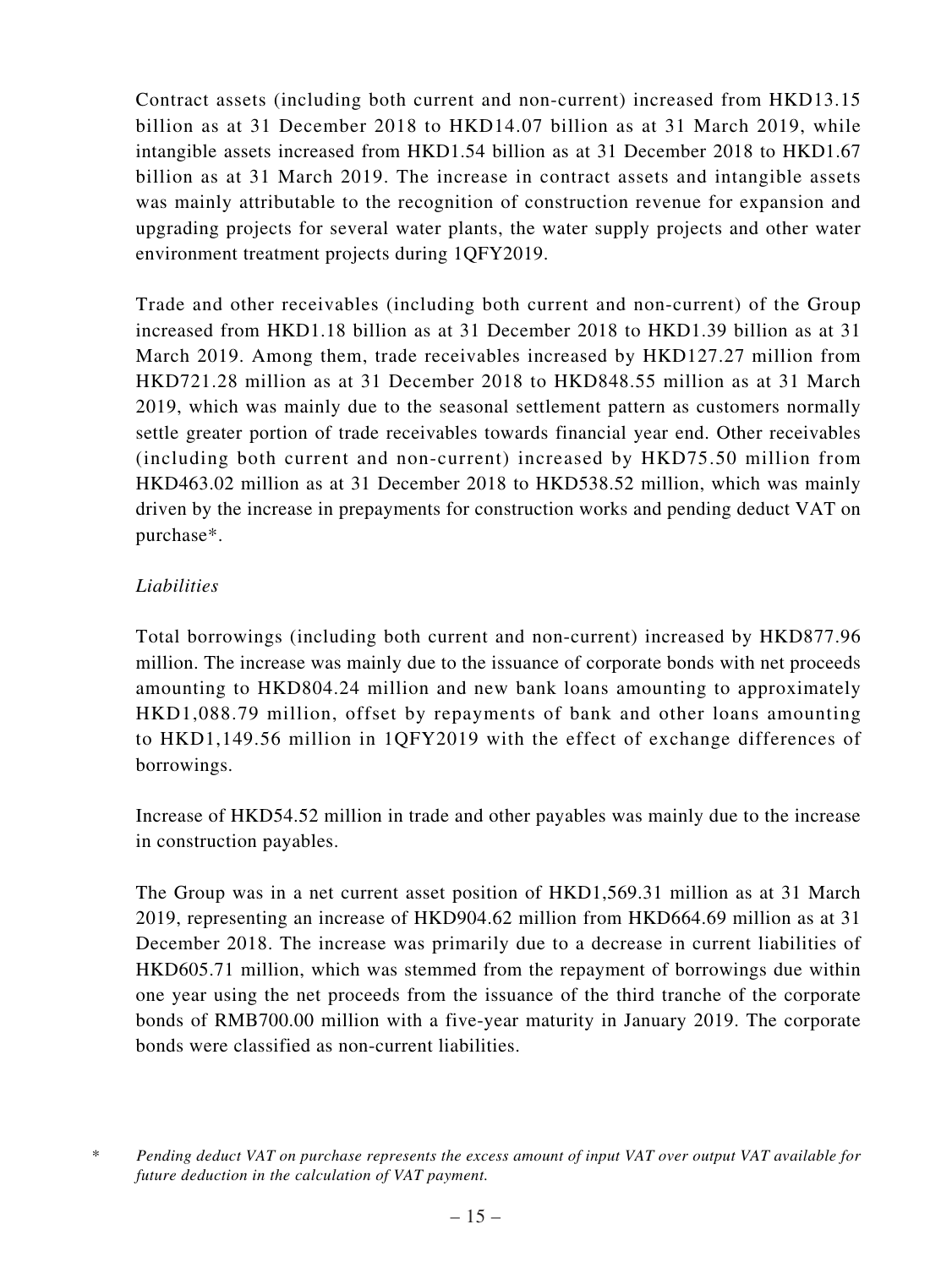### *Equity*

The Group's total equity amounted to HKD9.19 billion as at 31 March 2019 (as at 31 December 2018: HKD8.66 billion). The increase was mainly due to the followings: (i) recognition of profit amounting to HKD212.87 million in 1QFY2019; and (ii) foreign currency translation gains of HKD309.70 million arising from appreciation of RMB against HKD.

#### **Consolidated Statement of Cash Flows**

Cash and cash equivalents increased from HKD1.71 billion as at 31 December 2018 to HKD2.14 billion as at 31 March 2019. Cash and cash equivalents included in the consolidated statement of cash flows is reconciled as follows:

|                                                         | 31 March       | 31 December    |
|---------------------------------------------------------|----------------|----------------|
|                                                         | 2019           | 2018           |
|                                                         | <b>HKD'000</b> | <b>HKD'000</b> |
| Cash and cash equivalents per                           |                |                |
| consolidated statement of financial position            | 2,217,861      | 1,728,573      |
| Less: Pledged bank deposits                             | (22,315)       | (21,702)       |
| Restricted balances in financial institutions           | (58, 375)      |                |
| Cash and cash equivalents per consolidated statement of |                |                |
| cash flows                                              | 2, 137, 171    | 1,706,871      |

#### *Cash flows from operating activities*

The Group had cash inflow of HKD392.21 million before working capital changes during 1QFY2019 (1QFY2018: HKD353.29 million). Changes in working capital and payment of income tax resulted in cash outflow of HKD773.39 million and HKD34.37 million respectively. As a result, the Group recorded a net cash outflow of HKD415.55 million from operating activities. The changes in working capital arose mainly from:

- (a) increase in inventories by HKD41.99 million;
- (b) increase in contract assets by HKD545.13 million;
- (c) increase in trade and other receivables by HKD165.80 million; and
- (d) decrease in trade and other payables by HKD20.48 million.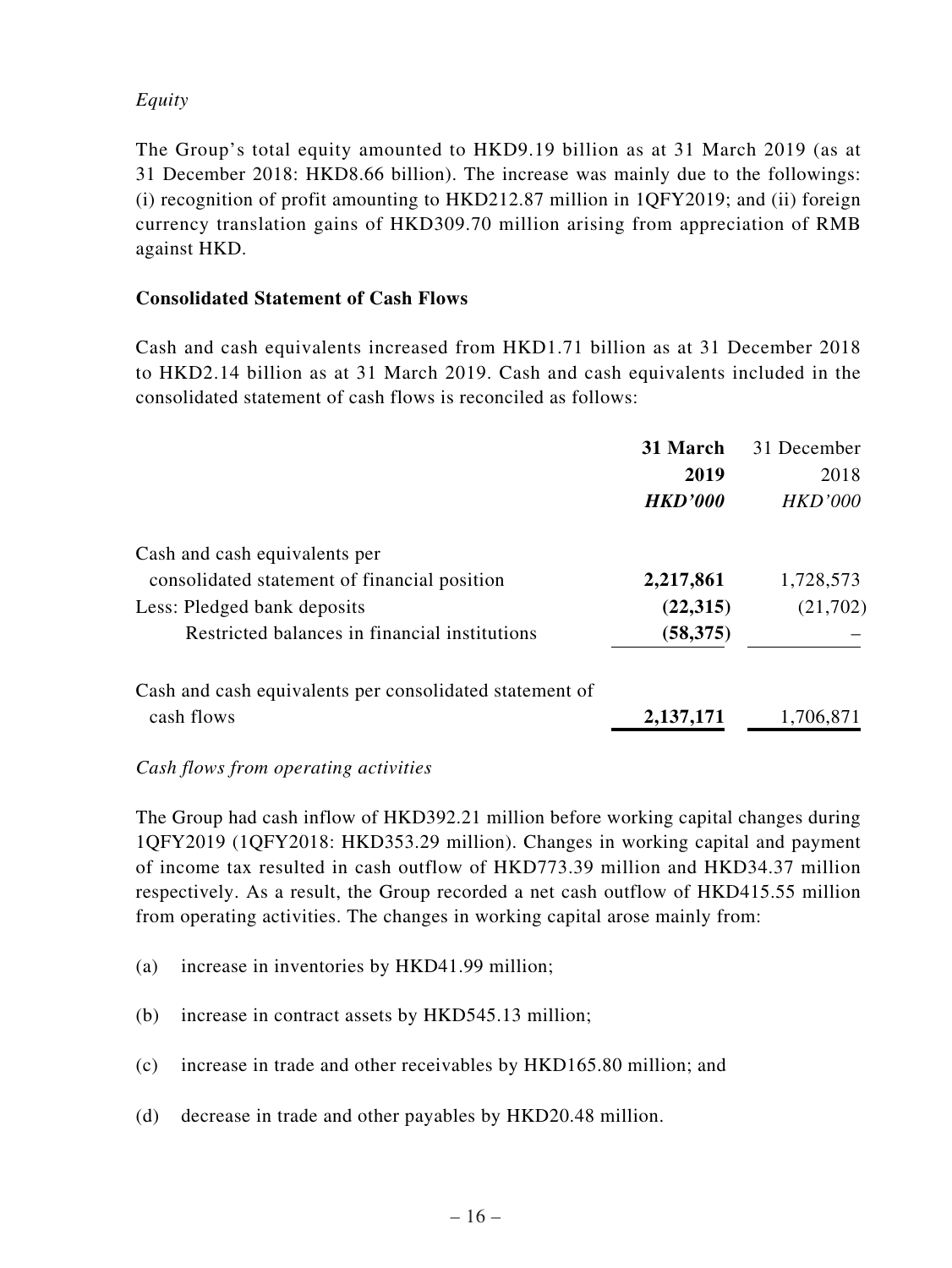In 1QFY2019, the Group recorded a net cash inflow of HKD122.89 million from investing activities. The net cash inflow mainly arose from:

- (a) payment for purchase of items of property, plant and equipment of HKD7.26 million;
- (b) payment for additions of intangible assets of HKD105.33 million;
- (c) increase in amounts due from an associate of HKD4.21 million;
- (d) decrease in fixed deposits with maturity period over three months and restricted balances in financial institutions of HKD235.47 million; and
- (e) receipt of interest of HKD4.21 million.

#### *Cash flows from financing activities*

The Group recorded a net cash inflow from financing activities of HKD676.02 million in 1QFY2019. The net cash inflow was mainly caused by:

- (a) receipt of net proceeds of HKD804.24 million from the issuance of corporate bonds, net of related expenses paid;
- (b) net repayments of bank and other loans of HKD60.78 million; and
- (c) payment of interest of HKD67.43 million.

#### **Subsequent events**

On 3 August 2018, the Company announced proposed global offering of shares (the "Shares") in the share capital of the Company ("Global Offering") and proposed dual primary listing ("Dual Primary Listing") on the Main Board of HKEX. On 8 May 2019, the Company announced the completion of the Global Offering and the Dual Primary Listing. Pursuant to the Global Offering, an aggregate of 103,970,000 Shares were issued (subject to the over-allotment option), representing approximately 3.74% of the total number of Shares in issue in the share capital of the Company immediately following the Global Offering. Dealings in the Shares on HKEX commenced at 9.00 a.m. on 8 May 2019.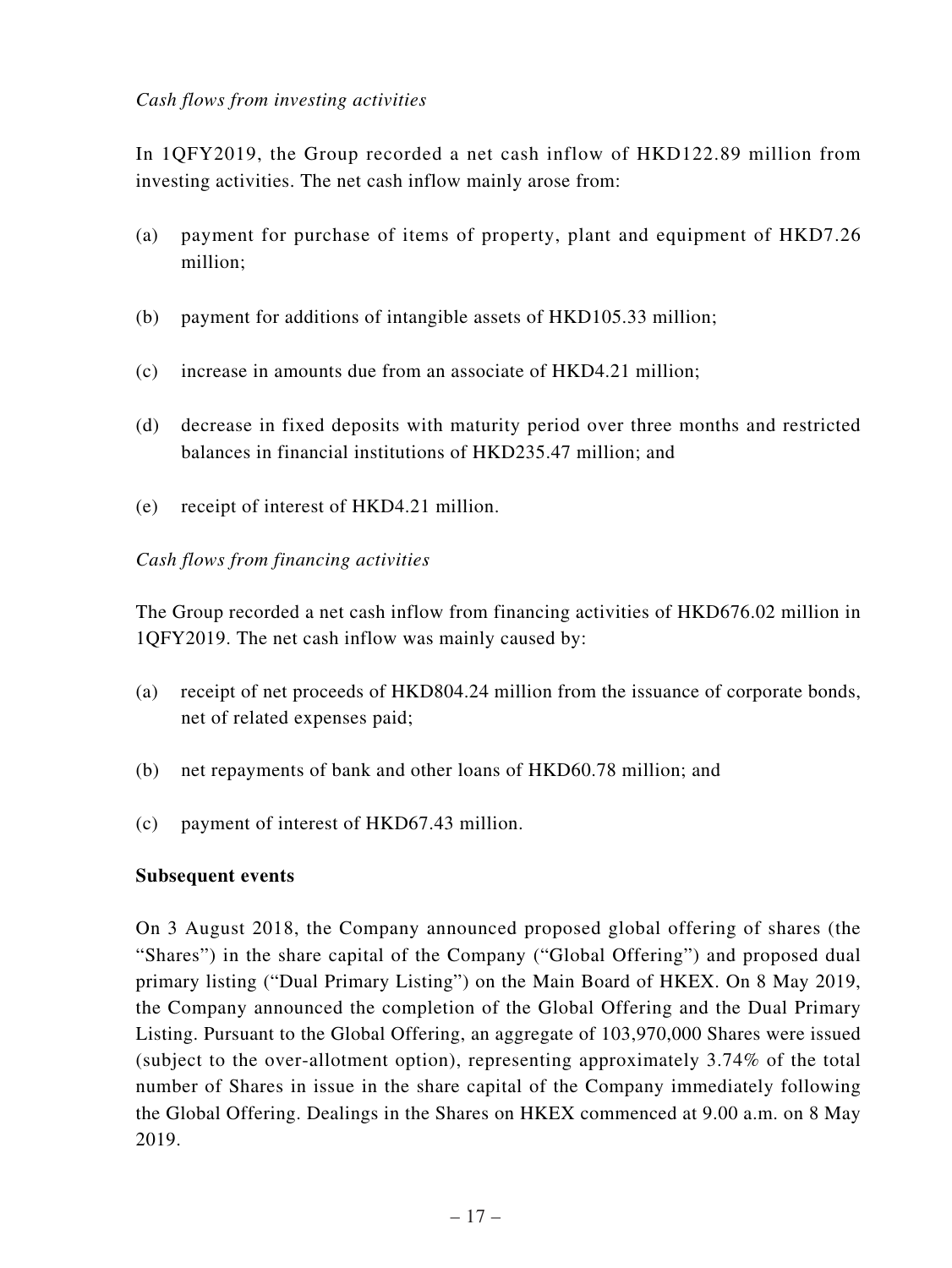The net proceeds (after deducting underwriting commissions, fees and anticipated expenses payable in connection with the Global Offering) ("Net Proceeds") from the Global Offering was approximately HKD252.3 million (assuming the over-allotment option is not exercised), which will be used for expanding market share in the PRC water industry, enhancing core technologies and replenishing general working capital.

### **9. Where a forecast, or a prospect statement, has been previously disclosed to shareholders, any variance between it and the actual results.**

None.

## **10. A commentary at the date of the announcement of the competitive conditions of the industry in which the group operates and any known factors or events that may affect the group in the next reporting year and the next 12 months.**

The major market trends occurring in the year of 2018, such as changing market conditions and tightening of industry regulations, continued into 1QFY2019. Despite such external environment, the Group continued forging ahead and achieving steady growth. During 1QFY2019, the Group secured Jiangsu Zhenjiang Zhengrunzhou Waste Water Treatment Plant Operation and Management Project and Shandong Ji'nan Licheng Waste Water Treatment Project (Plant 3) Sludge Treatment Project; and multiple operating projects of the Group received regulatory approvals to effect tariff hikes. In addition, the Group proactively improved its operational transparency and discharge standards. The Safety and Environment Management Department, which was newly established by the Group in 2019, will create a more comprehensive and long-term environmental management mechanism. During the period under review, the Group completed the issuance of its third tranche of RMB-denominated corporate bonds, with an aggregate principal amount of RMB700 million. In May 2019, the Group completed the Dual Primary Listing on the Main Board of HKEX.

Currently, there is less than two years left before reaching the target timeline (i.e. by 2020) to achieve the various goals set by the Chinese government relating to a series of water environment management areas, such as black-odor water body treatment and urban waste water treatment. Given the continued pressure from economic downward trend and tightened industry regulations, the environmental protection enterprises will still face challenges. Those enterprises, which are capable of seizing the opportunities arising from this round of industry integration and adjustments, will gain more advantageous positions for development. Despite the challenges, there are also plentiful opportunities tapping on a number of new areas. Water environment management and industrial waste water treatment have become new development directions for the water environment management industry. Additionally, the asset-light business models, such as engineering design and management, have been rising as new development trends for water business enterprises that previously heavily relied on asset-heavy models.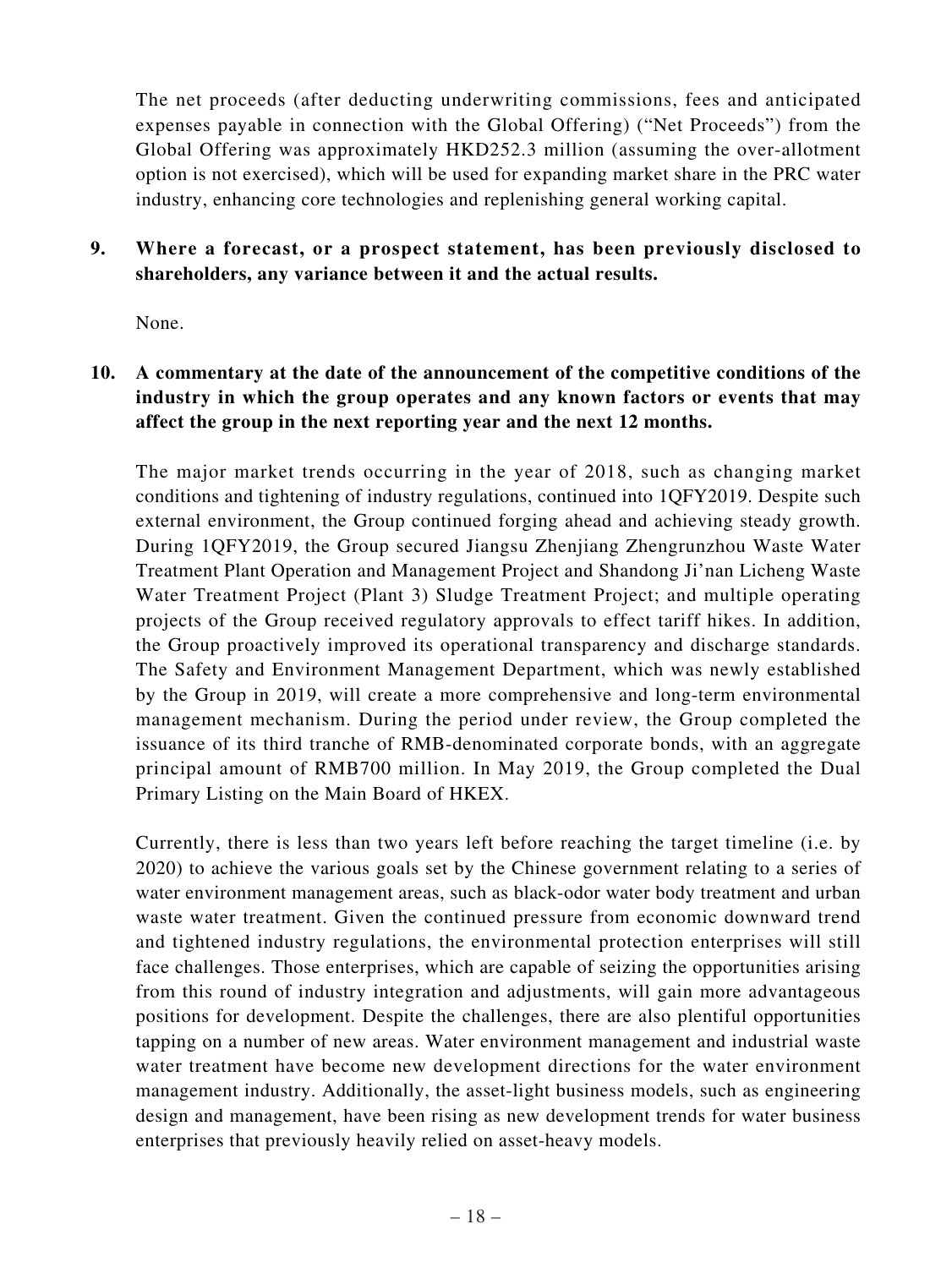Faced with the macro environment where challenges and opportunities co-exist, the Group will continue adhering to its development philosophy of "Taking Quality as the Top Mission, Keeping Efficiency as the Priority, and Pursuing Growth in Business Scale" and its development path towards "marketisation and professionalism". Amid the volatile market conditions, the Company will navigate its directions. By focusing on comprehensive management of water environment, comprehensive utilisation of water resources and comprehensive protection of water ecology, the Group will stick to the "Technology Leads Development" ethos, boost its effort in technology research and development, expand its technological industry chain, develop new business areas and models, improve the intelligence level and transparency of its operations management, and diversify its investment and financing channels, so as to further enhance its overall strength and industry influence.

#### **11. Dividend**

*(a) Current financial period reported on*

#### Nil

*(b) Corresponding period of the immediately preceding financial year*

Not applicable

*(c) Date payable*

Not applicable

*(d) Books closure date*

Not applicable

## **12. If no dividend has been declared/recommended, a statement to that effect and the reasons for the decision.**

No dividend has been declared for the current financial period reported on.

The Company has not adopted a quarterly dividend declaration policy. Subject to the applicable laws and regulations, the Company will declare or recommend dividend distribution for the relevant financial period or year as per its usual practice.